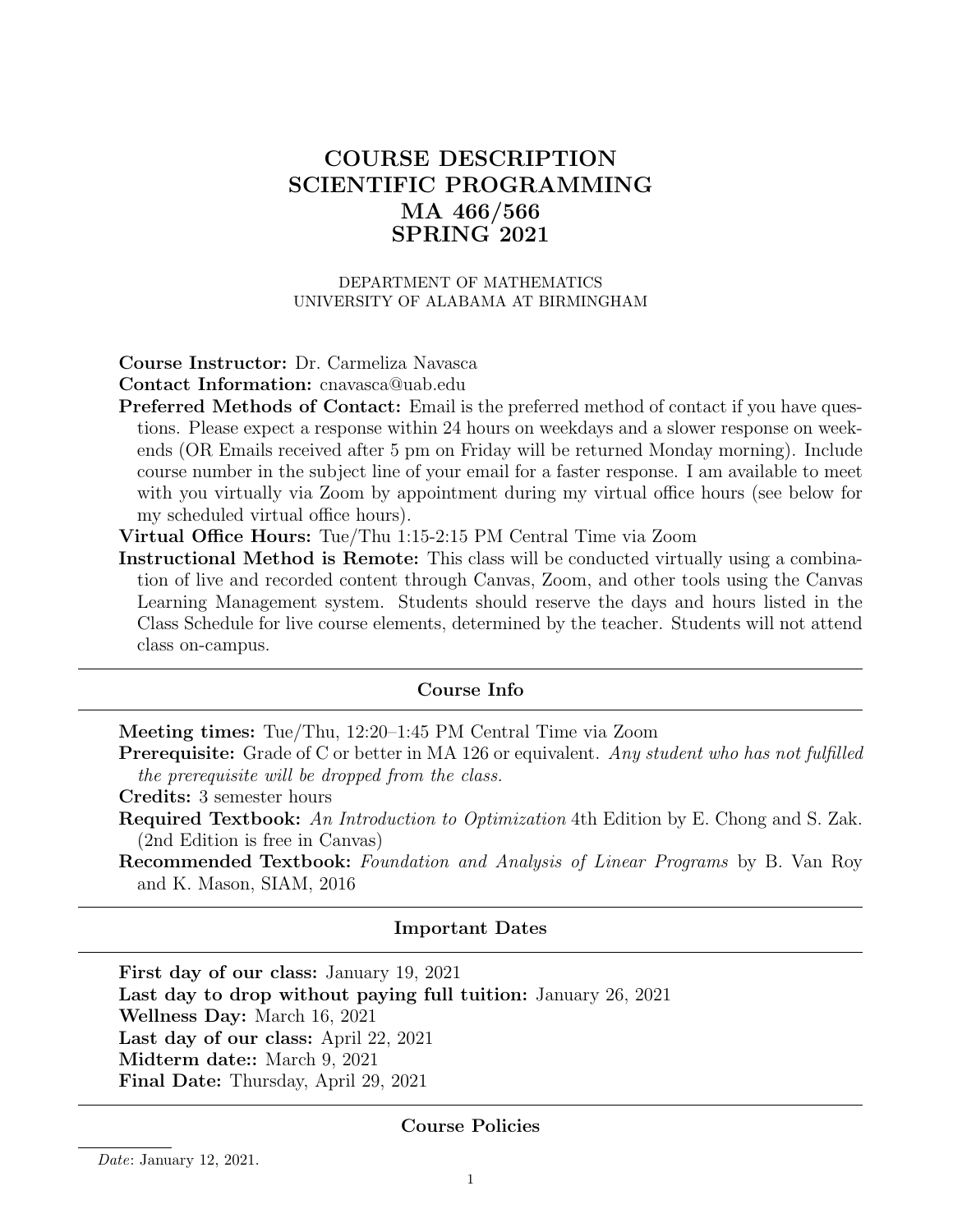- Please make sure that you are able to receive e-mail through your Blazer-ID account. Official course announcements may be sent to that address.
- If your are contacted by the Early Alert Program, you should consider taking advantage of the services it offers.
- If you wish to request a disability accommodation please contact DSS at 934-4205 or at dss@uab.edu. See below for COVID-19 Temporary Adjustments.

#### Course Description

Optimization is important in many decision making problems in various areas like engineering, economics and machine learning. Optimization theory deals with finding the best solution(s) or variables of a given objective function. Recently, the area of optimization has received much attention due to the development of highly efficient computational methods for data analysis. The scope of this course covers linear algebra, unconstrained optimization, linear programming, and nonlinear constrained optimization. The course will also introduce optimization algorithms and codes via python and matlab.

#### Course Keywords

linear algebra, linear program, duality, network flows, simplex method, non-simplex method, quadratic program, gradient methods, conjugate methods, neural network, genetic algorithm, convex optimization, matlab, python

#### Objectives of the Course

Upon successful completion of the course, a student

- (1) develops and implements algorithms from a given optimization problem;
- (2) implement optimitization methods to solve decision making problems;
- (3) learns the basic principles of optimization theory
- (4) integrates real datasets in the algorithms

#### Class Management via Canvas

- Homework problems will be posted in canvas (<http://www.uab.edu/online/canvas>). All other materials (class announcements, codes, grades and etc.) will be posted in canvas. Students should log in to canvas everyday.
- Homework assignments, projects and activities will only be collected on canvas.

#### Assessment Procedures

- Student achievement will be assessed by the following measures:
	- Weekly homework. Homework will be assigned on a weekly basis. There will be no extension of deadlines for any reason. Late homework will be not be accepted. Homework contributes 25% to the course average. Graduate students and students in the honor's program will do extra homework problems as provided by the instructor.
	- Take-home midterm exam. The midterm exam contributes 15% to the course average.
	- Projects. Each project contributes 20% to the course average. There will be two projects. (You may less than two projects or more than two projects and so, the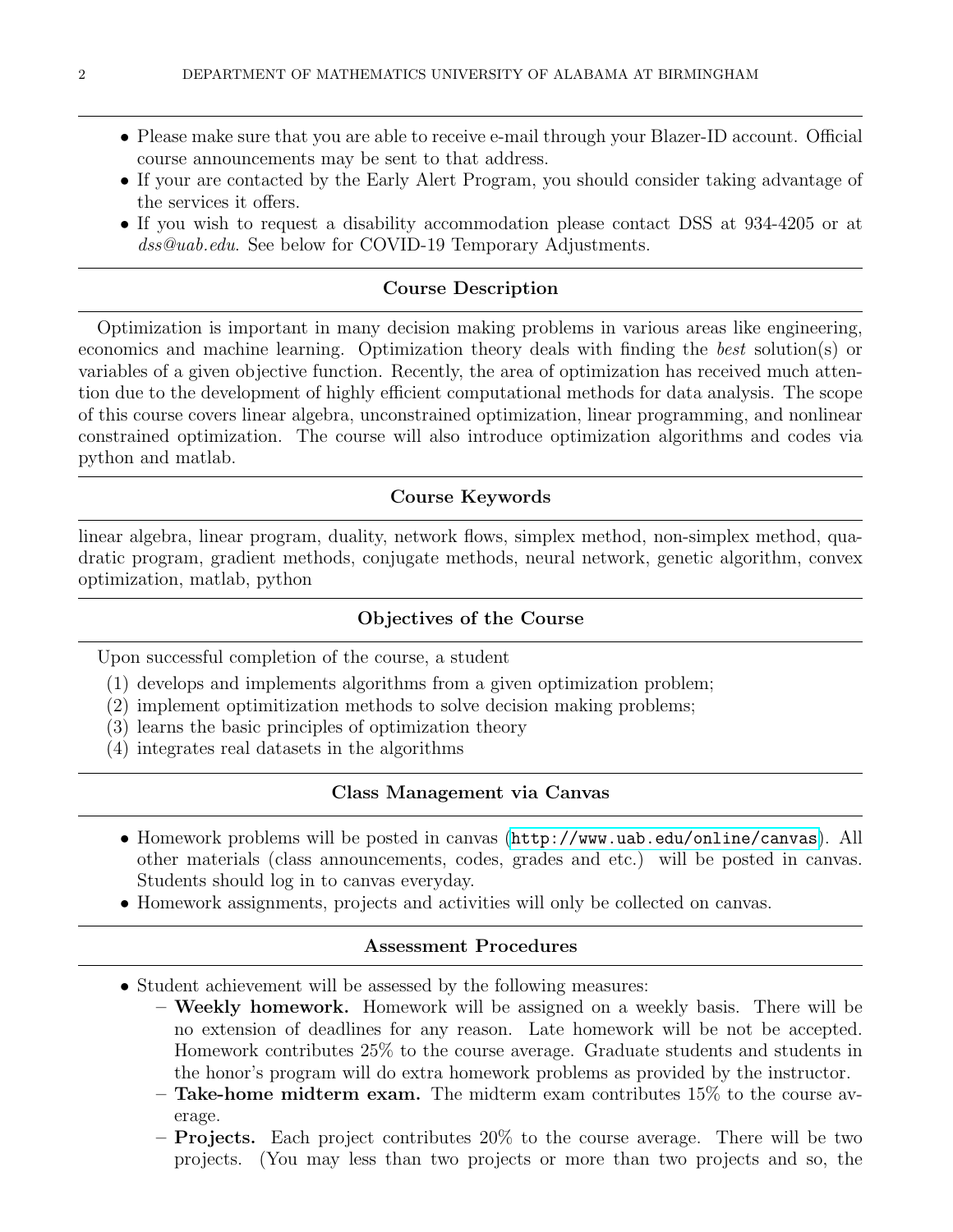individual project contribution will be adjusted accordingly. The graduate students and students in the honor's program will do extra problems within the projects.)  $-$  Take-home final exam. The final contributes  $20\%$  to the course average.

Grading Scheme: 25% homeworks, 15% midterm, 40% projects and 20% final exam

• Your course performance is your course average (including the final exam score). This is a number between 0 and 100.

|                                                                                         |                                                                 |             | Your final grade is determined according to the following table: |  |  |  |  |  |  |
|-----------------------------------------------------------------------------------------|-----------------------------------------------------------------|-------------|------------------------------------------------------------------|--|--|--|--|--|--|
|                                                                                         | Course performance:   88-100   75-87   62-74   50-61   below 50 |             |                                                                  |  |  |  |  |  |  |
|                                                                                         | Final Grade:                                                    | $\mathbf A$ | R                                                                |  |  |  |  |  |  |
| For graduate students, your final grade is determined according to the following table: |                                                                 |             |                                                                  |  |  |  |  |  |  |
|                                                                                         | Course performance:   88-100   75-87   50-74   below 50         |             |                                                                  |  |  |  |  |  |  |
|                                                                                         | Final Grade:                                                    |             |                                                                  |  |  |  |  |  |  |

 $\mathbf{v}$  your final grade is determined according table

Where the university can, it is providing a Pass/Fail option in case there are circumstances and/or challenges students are encountering related to the ongoing pandemic that might make a Pass/Fail option a better option. If students are not remaining with the default letter grade method for any of their courses, they must select the Pass/Fail grading method for each course individually. This selection is made toward the end of the semester. Once a student selects the option for a Pass/Fail grading method for a particular course, that decision is not reversible regardless of their performance on remaining assignments or final exams.

• There will be a group project or activity in this course. Please make sure to check the group project instructions page to locate your group and your group space in Canvas. In this group project activity, you will collaborate with other students to submit a report/video/ presentation. As a team, you will work together to break the project up into separate tasks and decide on the tasks or sub-tasks each member is responsible for. Be sure to leave enough time to put all the pieces together before the group assignment is due and to make sure nothing has been forgotten. At the end of the project, you will be required to fill out a group self-evaluation form to evaluate other team members contributions to the project. This peer evaluation score is worth 15% of your group project grade.

### Tips

- By working steadily and regularly, you will increase your chances to succeed in this course.
- Remember, being a full-time student is a full-time job.

## UAB Policies and Resources

• Misconduct

The University of Alabama at Birmingham expects all members of its academic community to function according to the highest ethical and professional standards. Students, faculty, and the administration of the institution must be involved to ensure this quality of academic conduct. Review the Academic Honor Code and Non-Academic Student Code of Conduct linked below.

– Academic Honor Code

(<https://www.uab.edu/students/one-stop/policies/academic-honor-code>), see below.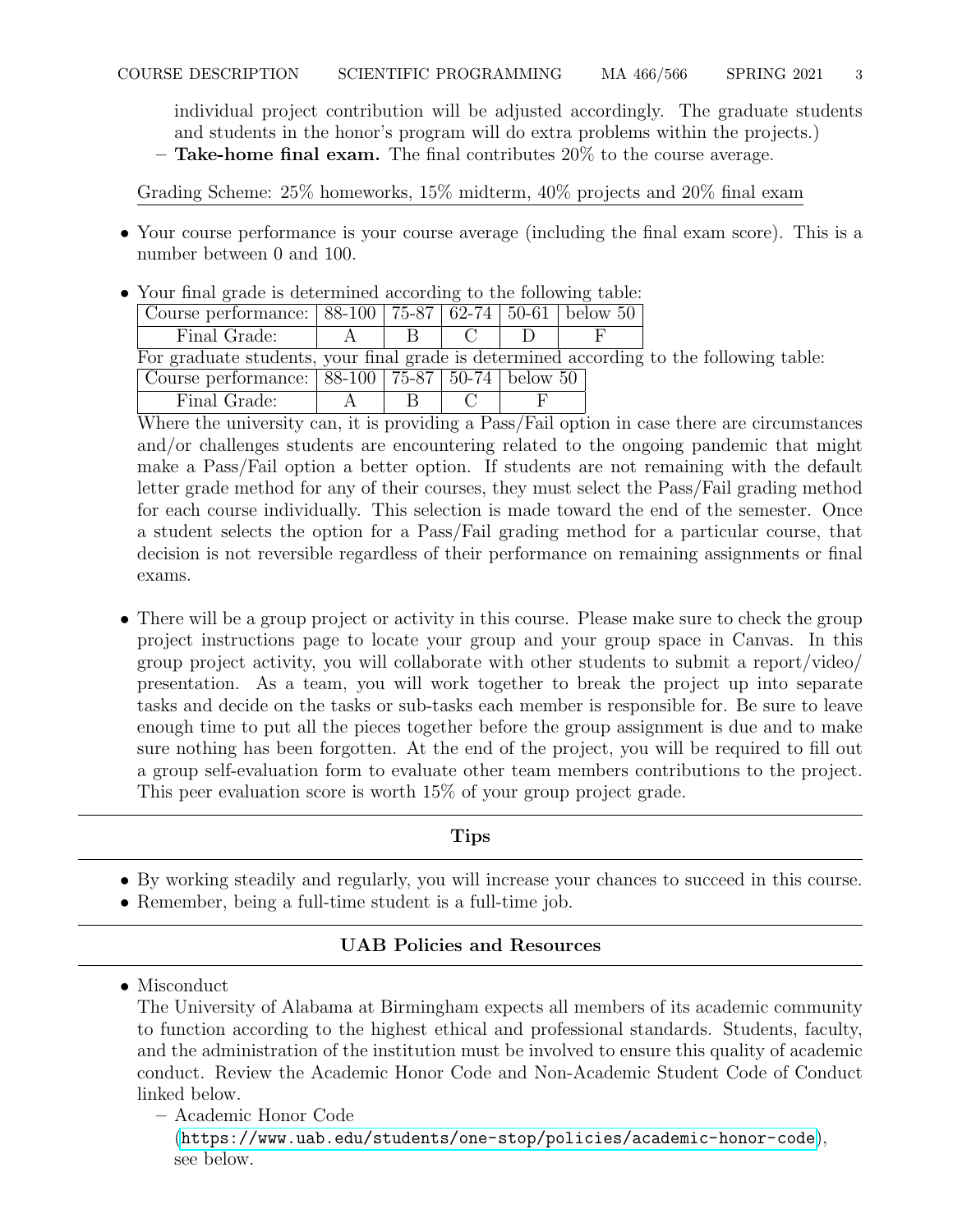- Non-Academic Student Code of Conduct (<https://www.uab.edu/students/conduct/>)
- DSS Accessibility Statement
	- Accessible Learning: UAB is committed to providing an accessible learning experience for all students. If you are a student with a disability that qualifies under Americans with Disabilities Act (ADA) and Section 504 of the Rehabilitation Act, and you require accommodations, please contact Disability Support Services for information on accommodations, registration and procedures. Requests for reasonable accommodations involve an interactive process and consist of a collaborative effort among the student, DSS, faculty and staff. If you are registered with Disability Support Services, please contact DSS to discuss accommodations that may be necessary in this course. If you have a disability but have not contacted Disability Support Services, please call(205) 934-4205, visit (<https://www.uab.edu/students/disability/>), or their office located in Hill Student Center Suite 409.

COVID-19 Adjustments for Students: Attendance WILL NOT be a part of your grade in this course. [Where attendance is part of the grade: All absences for COVID-19 related illnesses will be excused.] Students concerned about their attendance as a result of COVID-19 should register with Disability Support Services. UAB Disability Support Services (DSS) has established a process for UAB students to request temporary adjustments based on the impact of COVID-19. The process is similar to the traditional DSS registration procedures for accommodations based on disability. However, these requests will be referred to as "COVID-19 Related Temporary Adjustments". On the DSS website, there is a section (next to the traditional DSS application process) titled "Request COVID-19 Temporary Adjustments" where students can read the process and click to complete an application. On the application, the student must complete an attestation and identify which of the following category(s) applies to their situation. Students will be allowed to submit documentation to support their requests.

- I am 65 or older
- My medical provider has determined that I am an individual who is considered high risk according to Centers for Disease Control and Prevention
- I care for or reside with an individual who has been determined to be high risk according to Centers for Disease Control and Prevention
- I have tested positive for COVID-19
- I am requesting adjustments for another reason Any questions regarding this process should be referred directly to dss@uab.edu. For qualifying students, DSS staff will create a Notification of Temporary Adjustment Letter (PDF format) which will be provided to students. Students will share this letter, as needed, with instructors to request adjustments.
- Title IX Statement

The University of Alabama at Birminghamis committed to providing an environment that is free from sexual misconduct, which includes gender-based assault, harassment, exploitation, dating and domestic violence, stalking, as well as discrimination based on sex, sexual orientation, gender identity, and gender expression. If you have experienced any of the aforementioned conduct we encourage you to reportthe incident.UAB provides several avenues for reporting.For more information about Title IX, policy, reporting, protections, resources and supports, please visit (<https://www.uab.edu/titleix/>)for UABs Title IX, UABs Equal Opportunity, Anti-Harassment, Duty to Report, and Non-Retaliation policies.